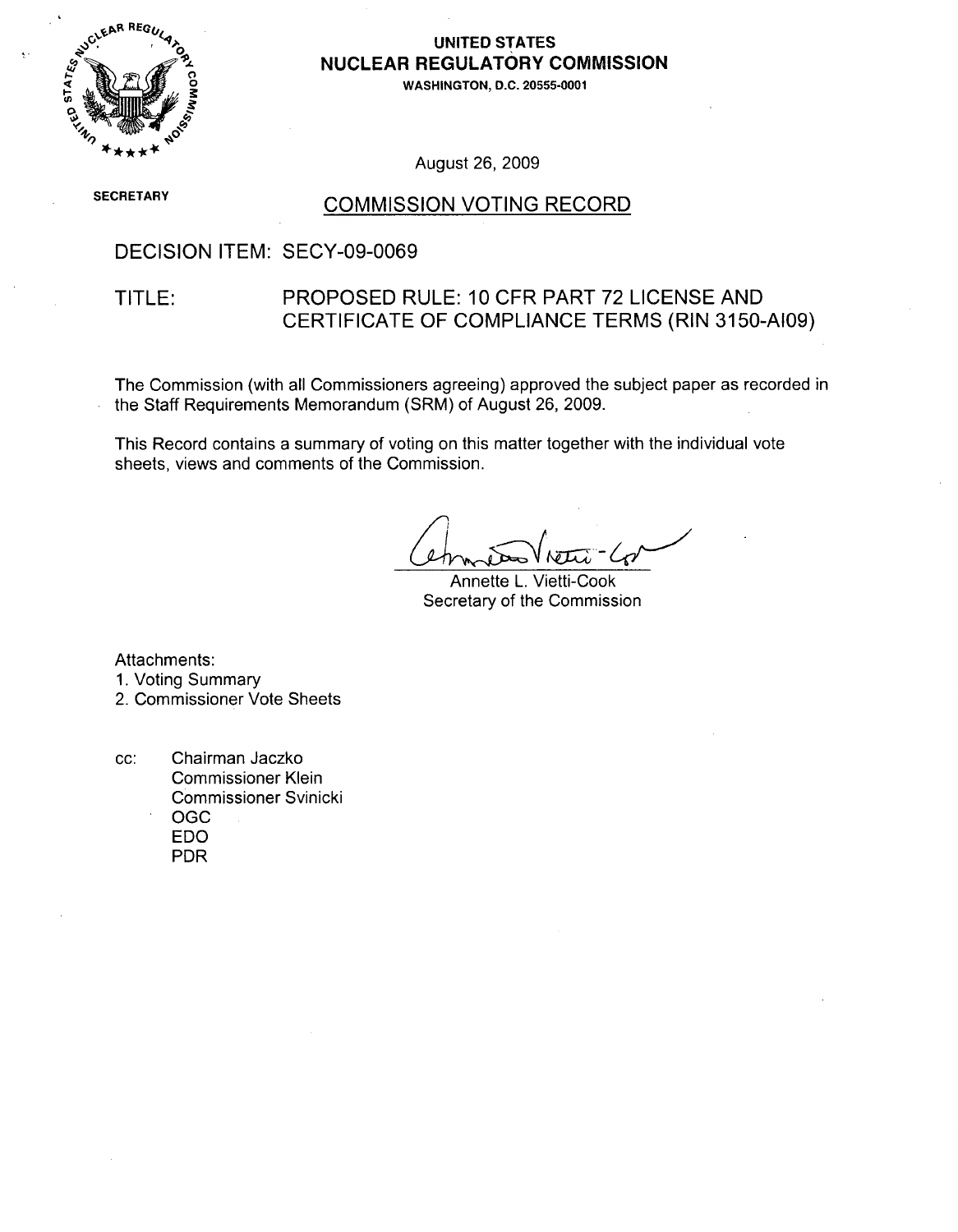### VOTING SUMMARY - SECY-09-0069

## RECORDED VOTES

|                       | <b>NOT</b><br>APRVD DISAPRVD ABSTAIN PARTICIP COMMENTS DATE |    |               |
|-----------------------|-------------------------------------------------------------|----|---------------|
| CHRM. JACZKO X        |                                                             |    | X 7/31/09     |
| <b>COMR. KLEIN</b>    | $\mathsf{X}$                                                |    | $X = 6/17/09$ |
| <b>COMR. SVINICKI</b> | $\chi$                                                      | X. | 8/4/09        |

### COMMENT RESOLUTION

In their vote sheets, all Commissioners approved the staffs recommendation and provided some additional comments. Subsequently, the comments of the Commission were incorporated into the guidance to staff as reflected in the SRM issued on August 26, 2009.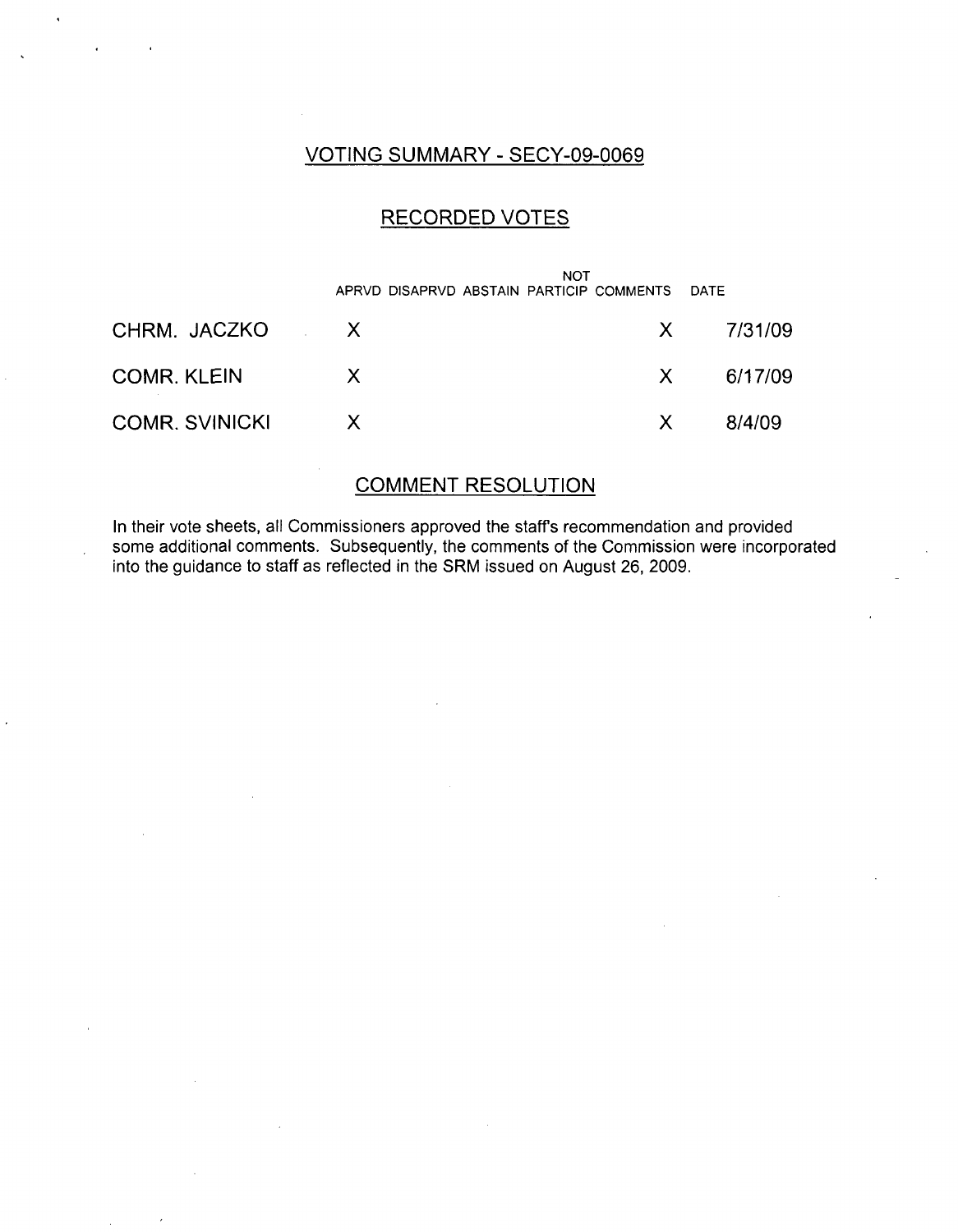# NOTATION VOTE

### RESPONSE SHEET

| TO: | <b>Annette Vietti-Cook, Secretary</b> |  |
|-----|---------------------------------------|--|
|-----|---------------------------------------|--|

FROM: CHAIRMAN JACZKO

SUBJECT: SECY-09-0069 - PROPOSED RULE: 10 CFR PART 72 LICENSE AND CERTIFICATE OF COMPLIANCE TERMS (RIN 3150-AI09)

| Approved x |  | <b>Disapproved</b> | <b>Abstain</b> |
|------------|--|--------------------|----------------|
|------------|--|--------------------|----------------|

Not Participating

**COMMENTS:** Below Attached x None

**SIGNATURE** 

**DATE**

Entered on "STARS" Yes \_\_ No \_\_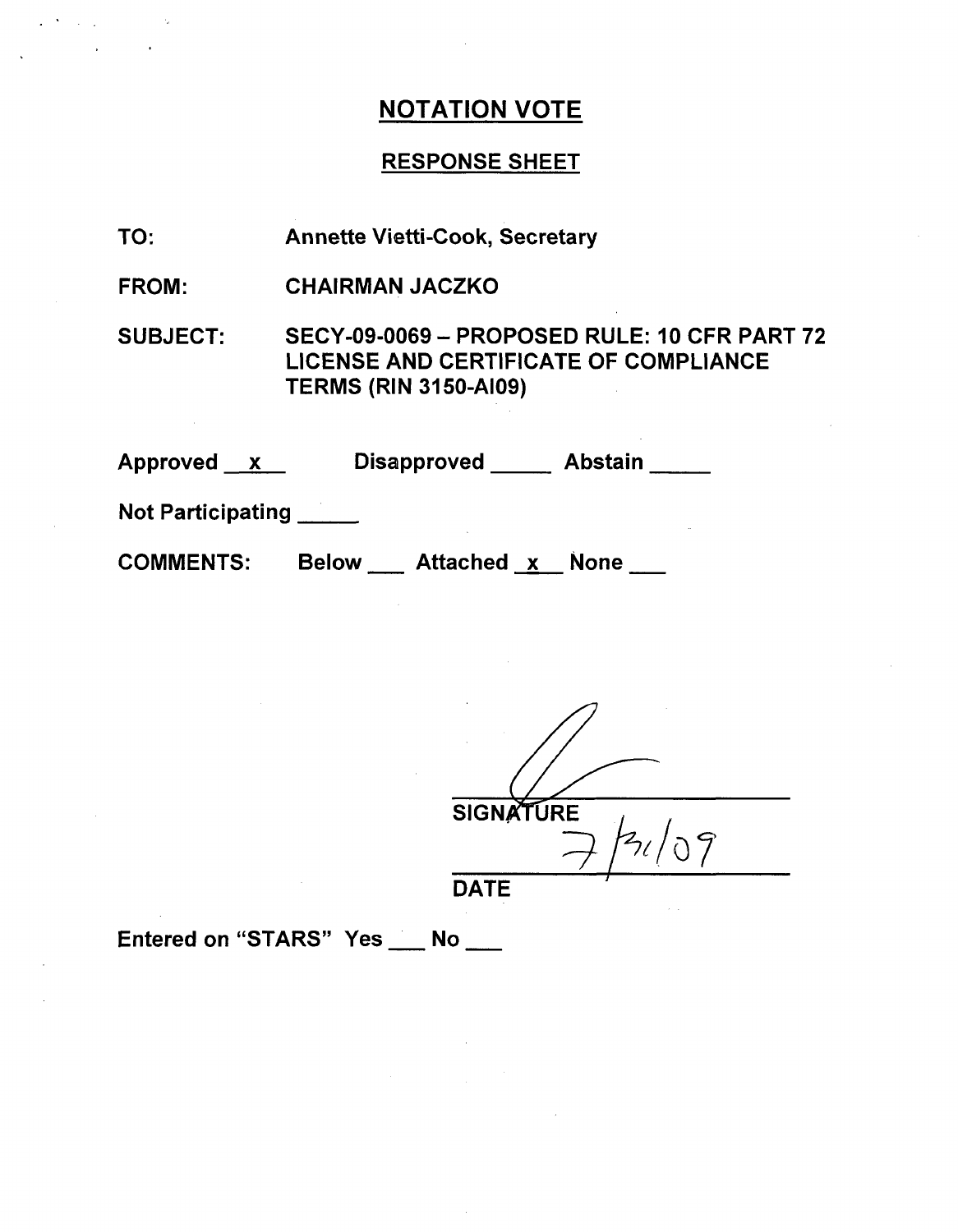#### Chairman Jaczko's Comments on **SECY-09-0069,** "Proposed Rule: **10** CFR Part **72** License and Certificate of Compliance Terms"

I approve the staff's recommendation to publish the proposed amendments to 10 CFR 72 in the Federal Register for public comment. I commend the staff for planning to issue a draft Standard Review Plan for public comment at the same time as this proposed rule. Staff should ensure that they specifically elicit comments on the issue of the application of certificate of compliance amendments to previously loaded casks, as well as whether or not the evaluations performed by the licensees should be required to be reviewed and approved by the NRC. Staff should also elicit comments on whether the requirement for an aging management program for certificates of compliance would fully address possible site-specific aging issues (e.g., different environmental conditions) for general licensees.

In addition to the above comments, I have attached one edit to the Federal Register Notice.

Gregory B. Jaczko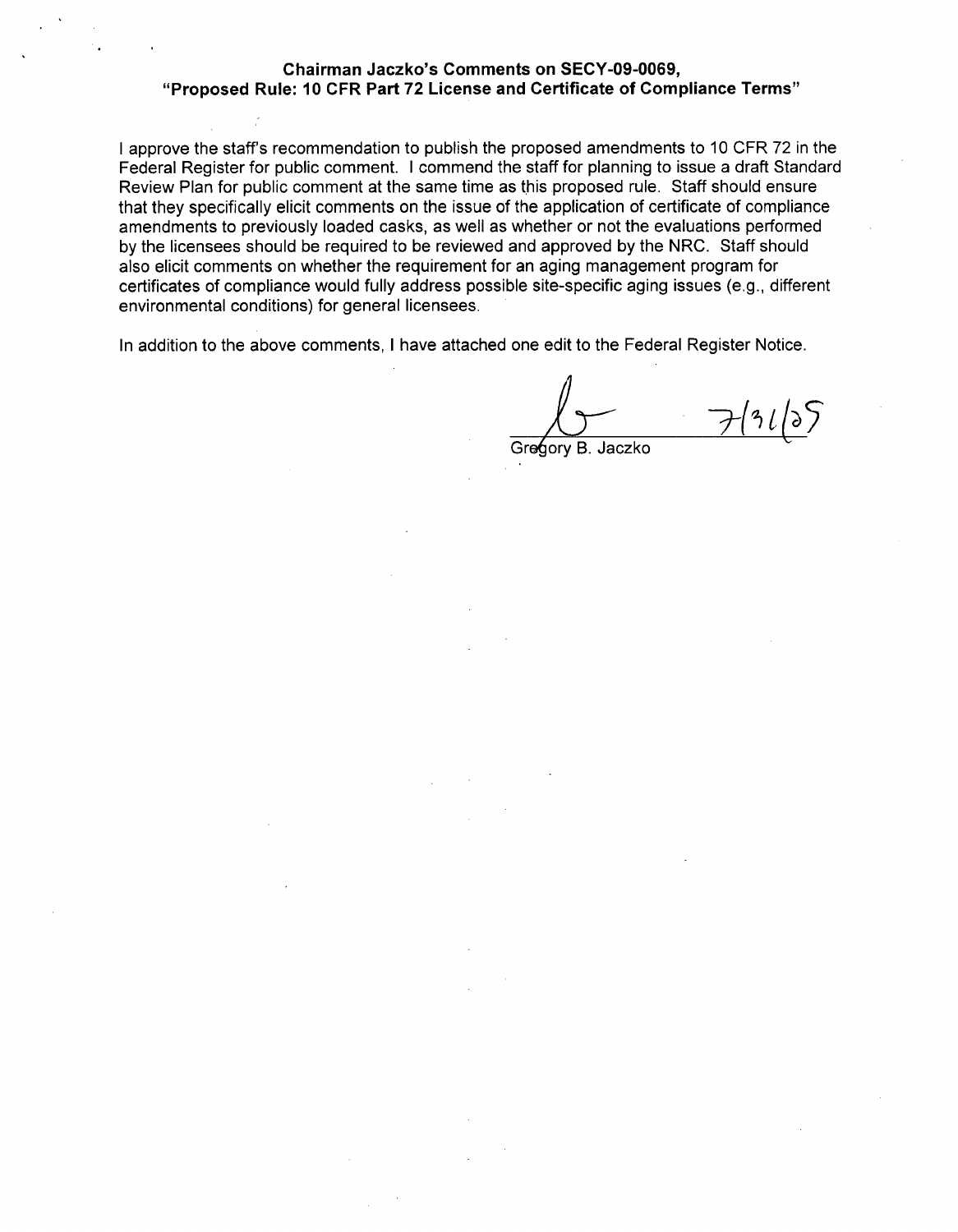**-% "** oýe ýýto **a Id** bc-Y- **(p Io** a **c b** *6L* **&** Lut **o c ýýc** dye &k-.  $Siven$  by the Commission as a whole, or this quote Should be deleted from the FRN.

standards. In fact, former NRC Commissioner Merrifield commented in his response to SECY-06-0152, that a cask design certified years ago may not meet the latest standards, but yet may be fully acceptable for continuing to store the fuel already in the cask design. He further stated that, "[t]here are significant safety considerations if the spent fuel must be repackaged to a cask that does meet the latest design standards. The NRC should not be forcing such repackaging efforts unless there are clearly identified safety concerns with leaving the spent fuel in its existing storage containers. Reapproval for an existing loaded cask should consider the initial licensing basis. For an unloaded cask or an older cask design whose CoC has expired, it would be prudent to review it against the latest standards."

In addition, the Statements of Consideration (55 FR 29184; July 18, 1990) for the final rule that added the general license provisions to Part 72 stated that the intent of reapproval is not to reevaluate the initial licensing basis: "[t]he procedure for reapproval of cask designs was not intended to repeat all the analyses required for the original approval." Thus, this interpretation of "reapproval" as expressed by former NRC Commissioner Merrifield and the referenced Statements of Consideration, is more in the nature of a "renewal," in that the initial licensing basis does not need to be reevaluated to extend CoC terms.

The referenced Statements of Consideration also reported that, "[t]he Commission believes that the staff should review spent fuel storage cask designs periodically to consider any new information, either generic to spent fuel storage or specific cask designs, that may have arisen since issuance of the Certificate of Compliance." Clearly, measures would need to be taken if the "new information" involves safety concerns. These measures would depend on the nature of the safety concerns and the cask design. Requests for Additional Information (RAIs) may be generated during the renewal process to prompt licensees/applicants to address such safety concerns.

12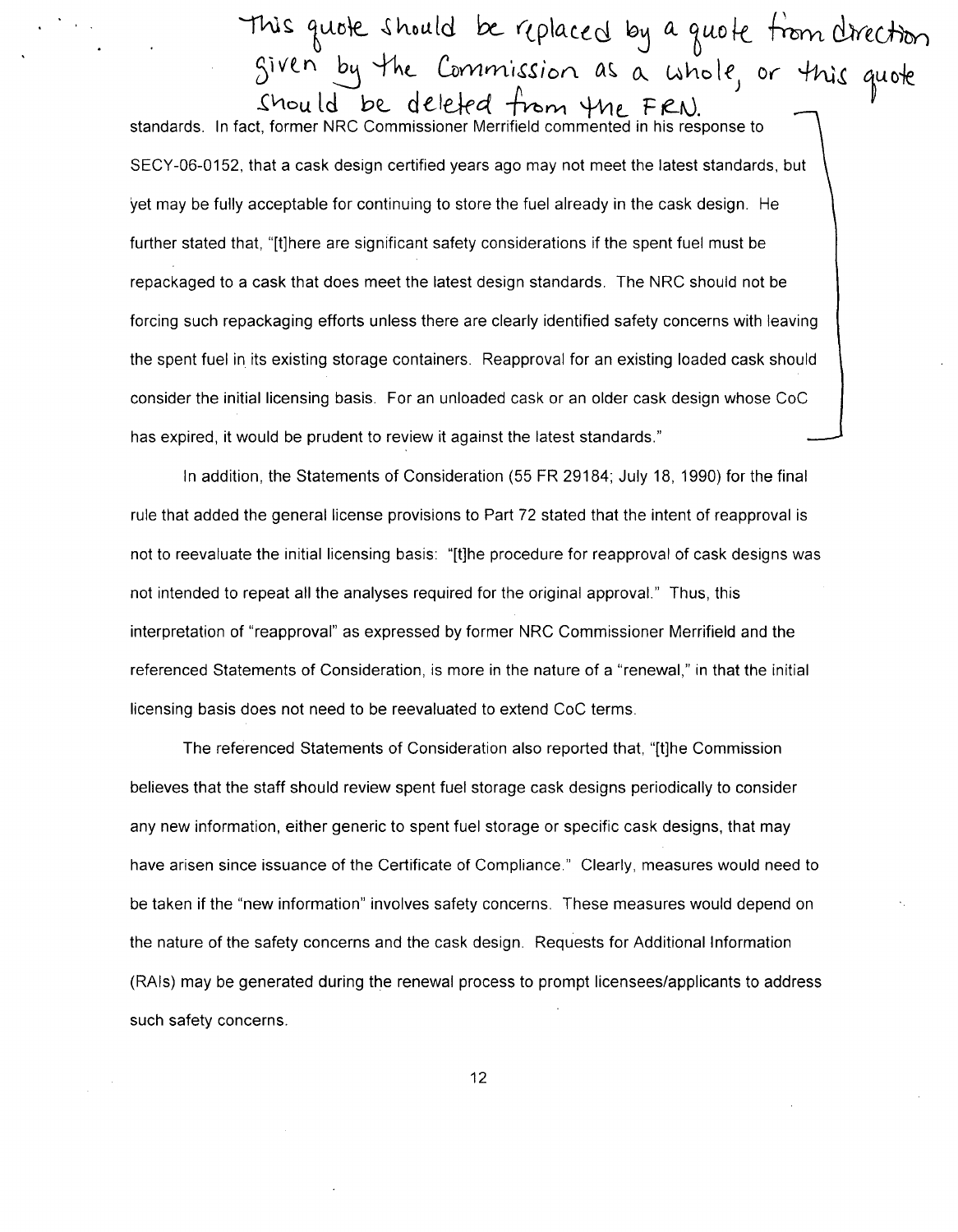## NOTATION VOTE

#### RESPONSE SHEET

TO: Annette Vietti-Cook, Secretary

FROM: COMMISSIONER KLEIN

SUBJECT: SECY-09-0069 - PROPOSED RULE: 10 CFR PART 72 LICENSE AND CERTIFICATE OF COMPLIANCE TERMS (RIN 3150-A109)

Approved X Disapproved Abstain

Not Participating

COMMENTS: Below X Attached None

I approve the proposed amendments to 10 CFR Part 72 for publication in the *Federal Register.* These proposed changes will make our regulatory framework more efficient while maintaining adequate protection of public health and safety and of the environment. These efficiencies will be important for external stakeholders and, moreover, they will also significantly benefit the conduct of the NRC's business in the area of spent fuel regulation, which will continue to face a challenging workload for the foreseeable future.

leke

**SIGNATURE** 

6//1/2009 DATE

Entered on "STARS" Yes **ZANO**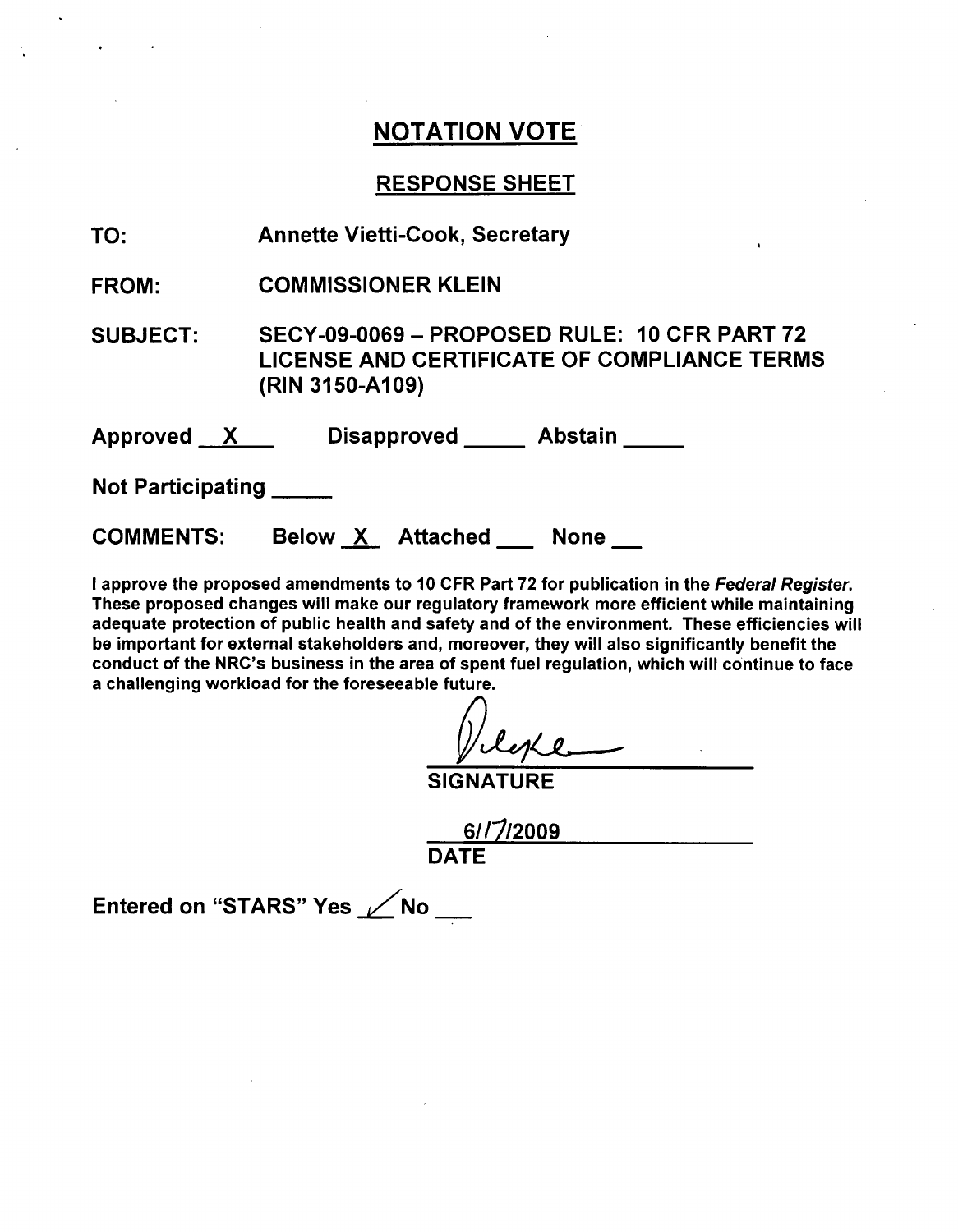## NOTATION VOTE

#### RESPONSE SHEET

TO: Annette Vietti-Cook, Secretary

FROM: COMMISSIONER SVINICKI

SUBJECT: SECY-09-0069 - PROPOSED RULE: 10 CFR PART 72 LICENSE AND CERTIFICATE OF COMPLIANCE TERMS (RIN 3150-AI09)

Approved XX Disapproved Abstair

Not Participating **\_**

.COMMENTS: Below Attached XX None

SI**G**NATURE

08/V **/09 DATE** 

Entered on "STARS" Yes  $\sqrt{}$ No \_\_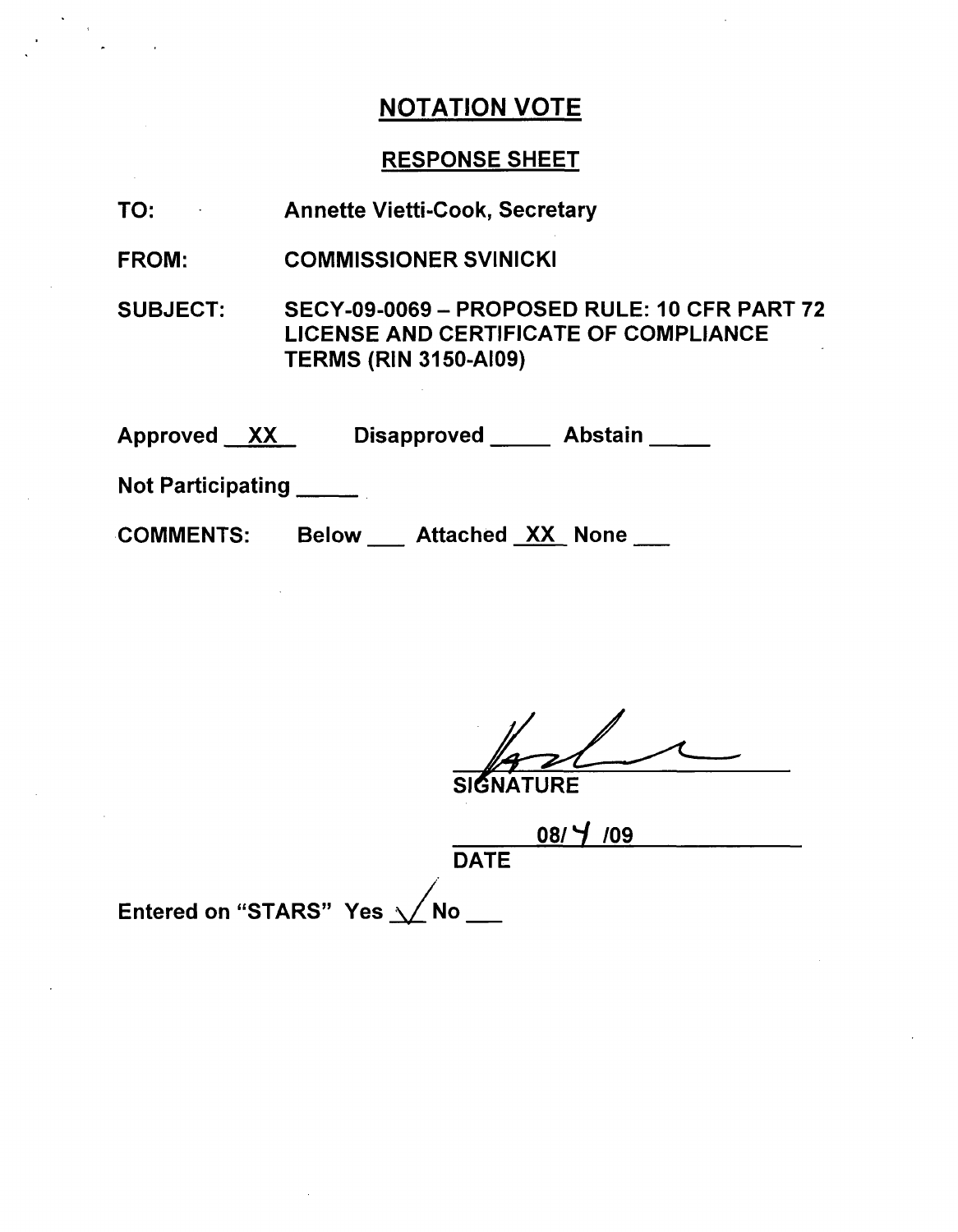#### Commissioner Svinicki's Comments on **SECY-09-0069** Proposed Rule: **10** CFR Part **72** License and Certificate of Compliance Terms (RIN **3150-AI09)**

I approve for publication, in the *Federal Register,* the proposed amendments to 10 CFR Part 72 (Enclosure **1** to SECY-09-0069), subject to the attached edits. I further endorse and incorporate (below) the comments of Commissioner Lyons, who voted to approve this matter on May 7, 2009 prior to his departure from the Commission.

The comments of Commission Lyons' on SECY-09-0069:

I approve the staff's recommendation to publish the proposed amendments to 10 CFR Part **72,** in the *Federal Register.* I also want to acknowledge staff's efforts having developed a draft Standard Review Plan entitled "Standard Review Plan for License Renewal of Independent Fuel Storage Installations" that will be published for comment shortly after publication of the proposed rule. The combination of a proposed rule and draft Standard Review Plan will serve as a very useful tool in communicating to licensees and the public NRC's vision of the proposed regulatory requirements.

**Svinicki** 08/ 7 /09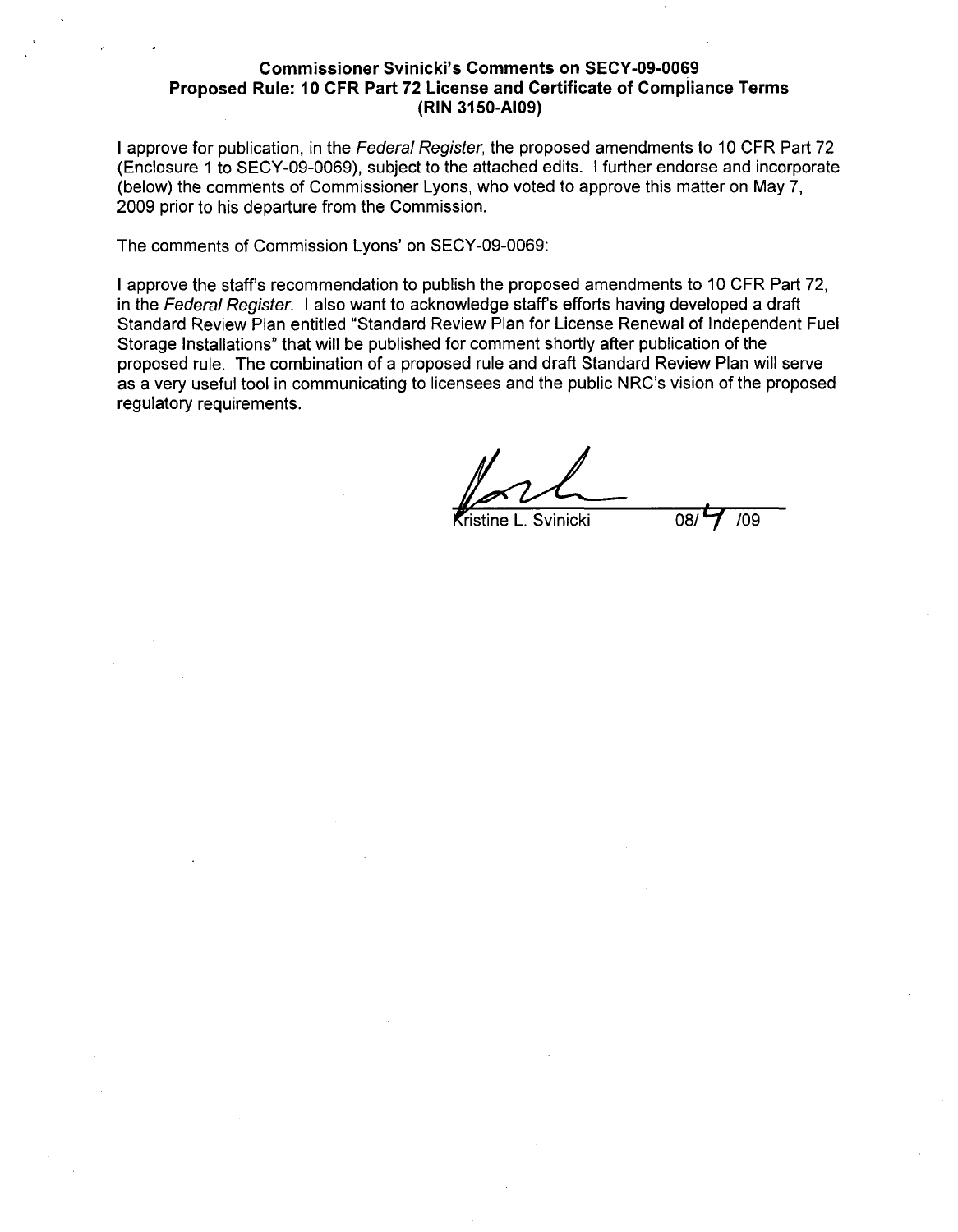the NRC staff believes that 40-year increments are reasonable without undue risk to the public or to the environment, if there are appropriate aging management and maintenance programs. Requests for license terms longer than 40 years would require additional information on the **IN** LV(A long-term material degradation of dry spent fuel storage casks, and the NRC staff would need PROBED to evaluate this information.

> $T_{\text{r,10}} \times 10^{-1}$  $644500$

#### *E. Why is the NRC changing the word "reapproval" to "renewal'?*

The NRC is changing the word "reapproval" to "renewal" in the proposed rule to be consistent with the terminology used in other license requirements under Part 72. Currently, § 72.240 uses "reapproval" to describe the process of extending the terms of CoCs. This process, however, is quite different from the rest of Part 72. For example, § 72.42 uses the word "renewal" to define the process for extending the term of site-specific ISFSI licenses, and § 72.212(a)(3) uses "renewal" to define the process for the continued use of storage casks of a particular design at a given site. Although "reapproval" and "renewal" are similar words, they are subject to different regulatory interpretations. "Renewal" typically implies a process whereby a new license, subject to the same requirements as the original, replaces an expired license. "Reapproval" could imply a process to reevaluate the design bases in accordance with current review standards, which may be different from the standards in place at initial certification and storage cask use.

By using the word "renewal," the proposed rule revisions would remove ambiguity from the process for extending the terms of CoCs, as opposed to the uncertainty of extending CoC terms based on reevaluation of design bases using current standards. Although the NRC continuously updates its review standards, no compelling safety concerns have been identified to warrant the removal of spent fuel from a cask design that does not meet the latest review

11